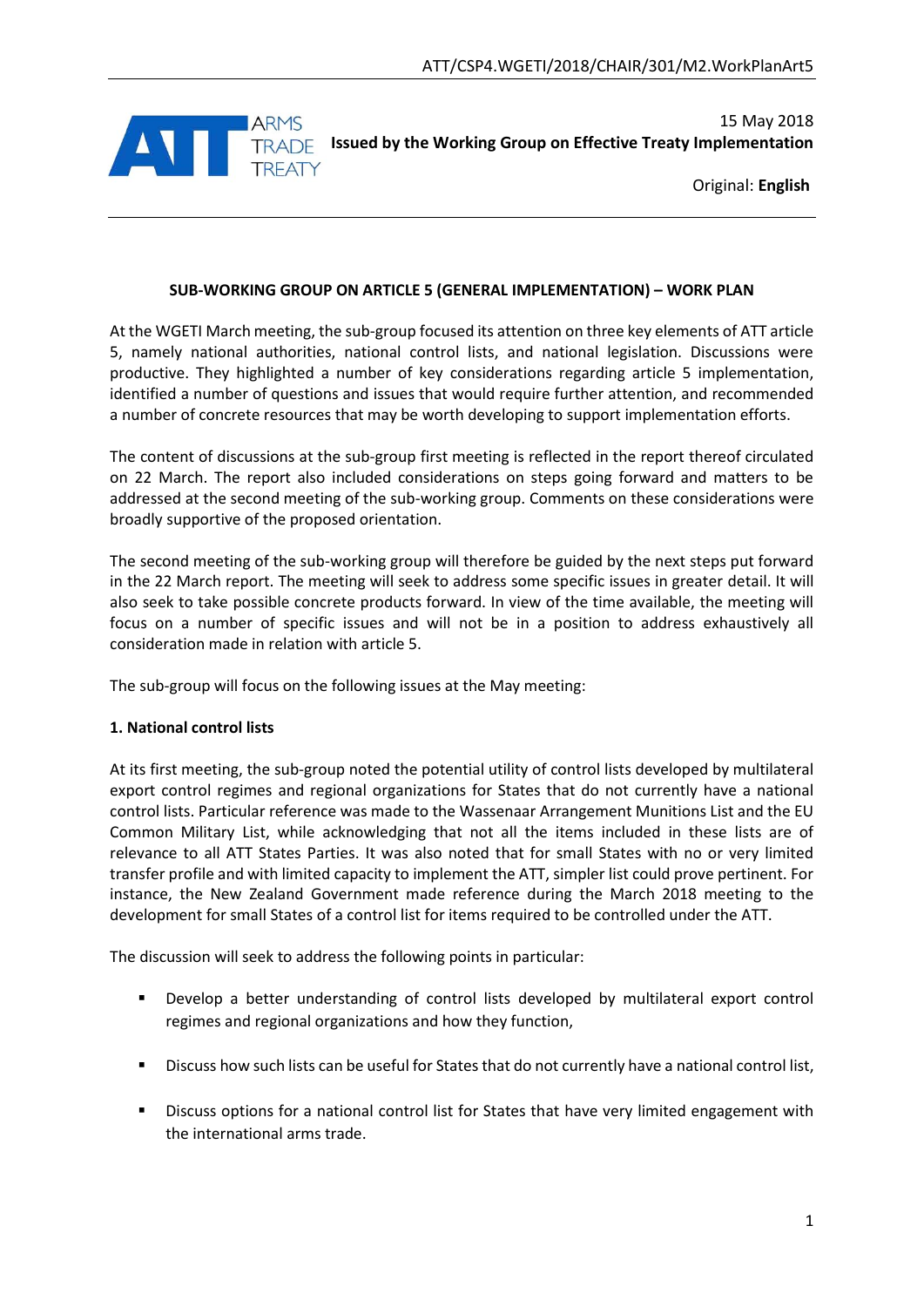### **2. Article 5 implementation by States not falling in the category of traditional arms exporting States**

The first meeting of the sub-group provided the opportunity to address article 5 implementation from three different angles (national authorities, national control lists, national legislation). Exchanges indicated that if most States falling in the category of traditional arms exporting States had wellestablished national control systems in place, while other States faced specific challenges in determining the key elements for their national control system. It was also recommended that the sub-working group pay greater attention to the challenges faced by these states, taking into account that no one size fits all when it comes to national control systems.

The second meeting will seek to hear more about the challenges faced by States that are seeking to establish, develop, or strengthen a national control system in a state that is not a traditional arms exporting State. In taking this discussion forward, participants may want to consider the following elements in particular:

- How can States that have limited engagement with the international arms trade and experience of maintaining a robust transfer control system, as well as limited resources, fulfil the requirements of ATT article 5?
- How can guidance be provided to these States? Should different types of guidance be developed depending on the types of challenges the state faces?

### **3. Welcome pack and basic guide to establishing a national control system**

The potential value of a welcome kit for States joining the ATT was underlined at the first meeting of the sub-group. The welcome kit should provide guidance to new States Parties with regard to the key steps that need be taken to effectively implement the treaty and possible options for doing so. The value of a guiding document regarding the establishment of a national control system was also highlighted.

You will find herewith a discussion paper (Annex A) that seeks to identify the potential key elements to be included in such documents. Participants are invited to provide their views on the discussion paper. In doing so, they make want to, among other things, address the following questions:

- How detailed and extensive should such documents be?
- Should we develop two different set of documents, or should the guide on national control system be a sub-item of the welcome kit?
- Should such documents be of a general nature or be developed to address specifically the need of some categories of States (States with limited capacities, States concerned primarily by transit, transshipment, …), taking into account that *no one size fits all*?
- Can we build up on existing documentation and efforts to develop these products, for instance the UNODA ATT implementation toolkit or ATT assistance and capacity building projects, including in the VTF context?
- In view of the efforts and resources required to develop such documents, what are the possible options that can be considered?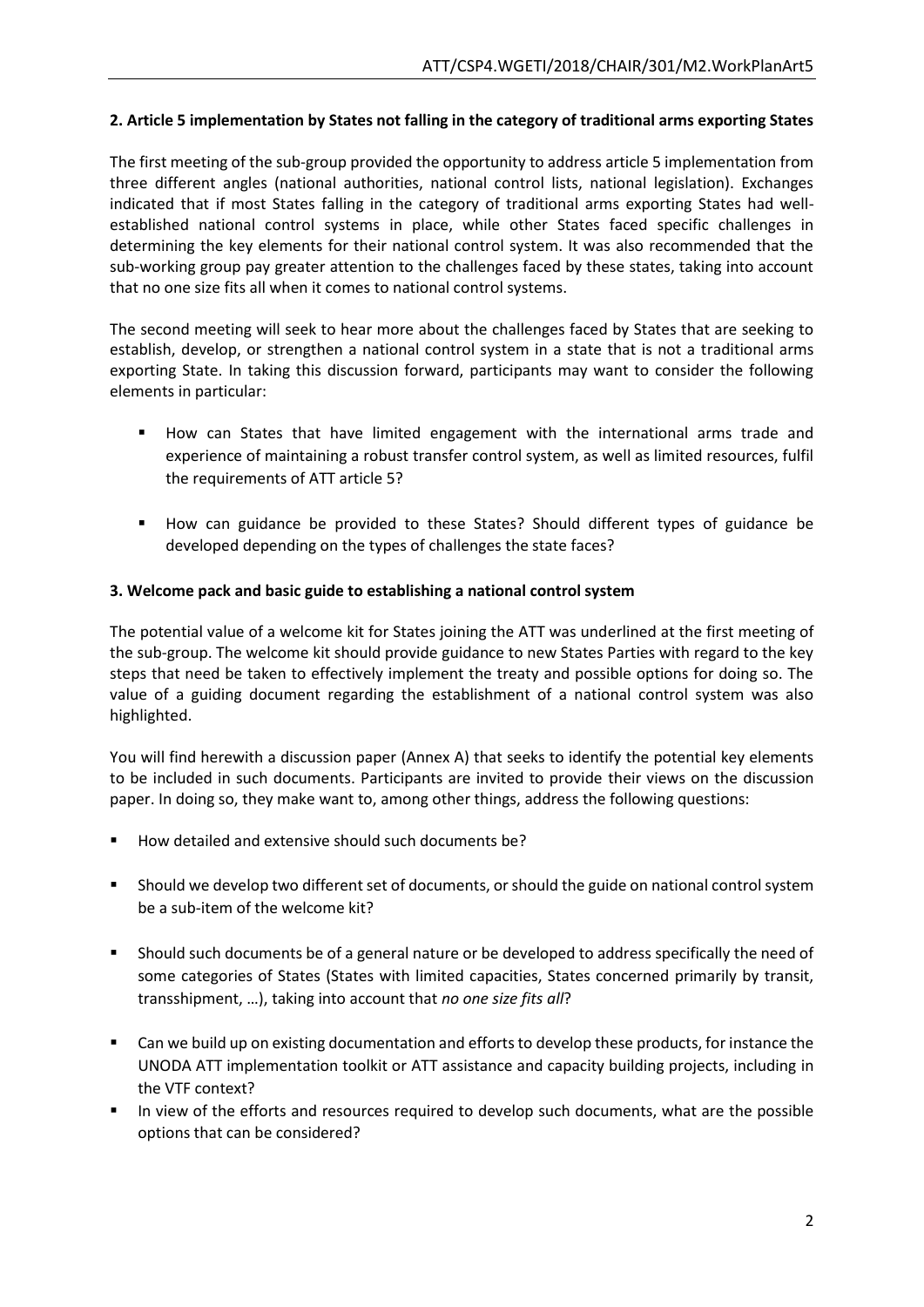## **4. List of possible reference documents for article 5 implementation**

The first meeting of the sub-group underlined that drawing up a list of key reference sources and documents to support effective implementation of article 5 could be of use for many States Parties. You will find herewith a draft list of possible reference documents (Annex B) regarding article 5, for consideration and discussion. **Comments on possible omissions in the list ahead of the 29-30 May are welcome** with a view of issuing an updated list shortly before or at the meeting.

In addressing and commenting on the reference list of documents, participants may notably want to take into account the following elements in their consideration:

- What criteria should be applied so that the list remain streamlined and purposeful?
- Are key references missing? If yes, which ones?
- Is the proposed structure of the list sound and useful for States Parties or should it be further broken down along sub-issues of article 5?
- How could and should such a reference list best be made available and promoted? Should it appear on the ATT website or be promoted and circulated in other ways?

### **5. Conclusions and recommendations**

Before concluding its work, the sub-group will need to discuss possible conclusions and recommendations resulting from its work. These will draw upon discussions at both the first and second meetings of the sub-group. In particular, points 3 and 4 above should form the basis for recommendations of a concrete nature. In considering possible conclusions and recommendations from the sub-group, participants may want also want to:

- indicate from their standpoint what are the key take-aways from the work of the sub-group?
- Indicate how article 5 implementation should be taken forward after CSP4 in the context of the WGETI?
- discuss whether projects related to article 5 should constitute a priority for the VTF?

These initial conclusions and recommendations from the sub-group will be transmitted to the Chair of the WGETI for further consolidation.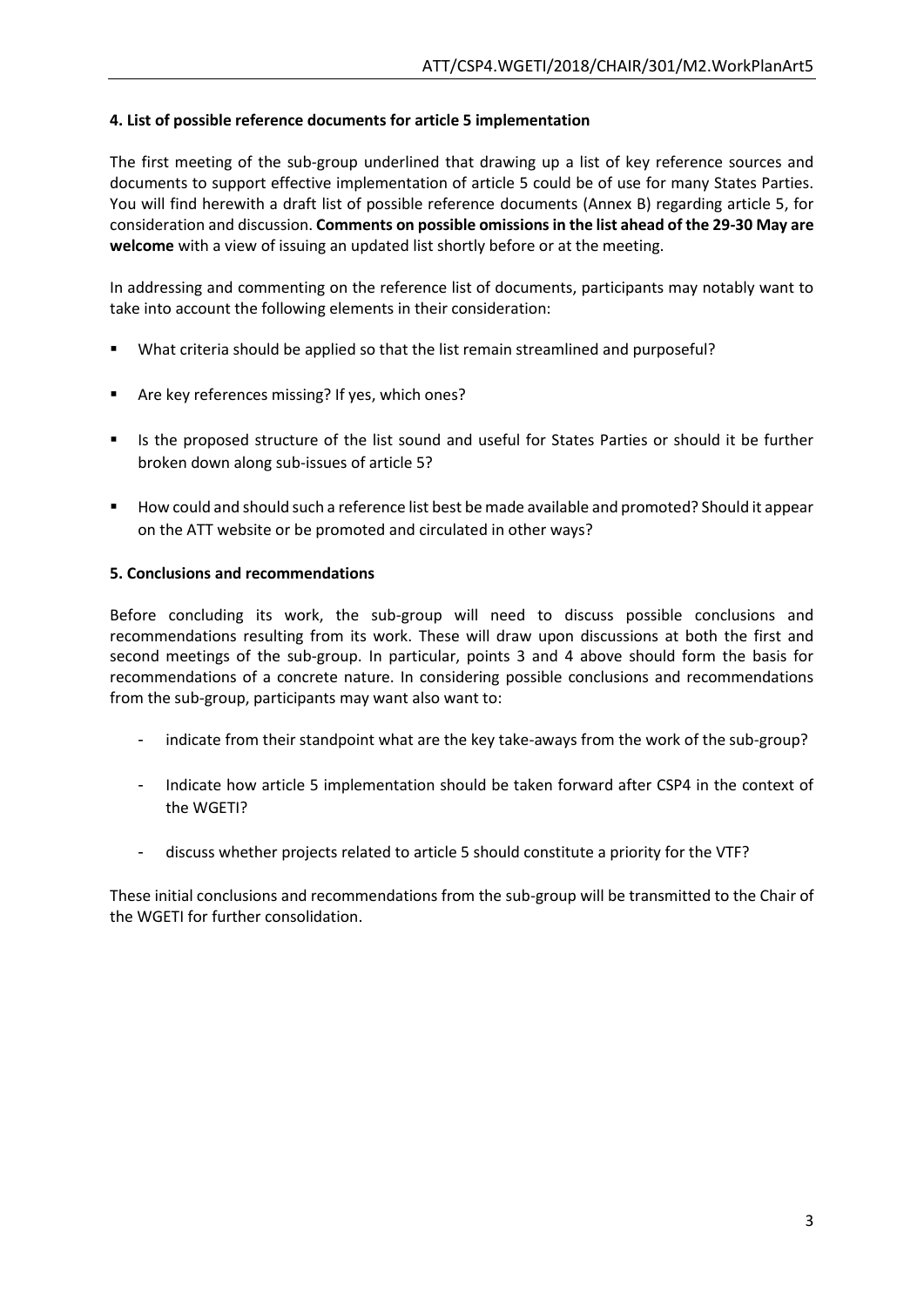# **ANNEX A**

## **PROPOSAL REGARDING TOOLS TO BE DEVELOPED FOR CSP5**

## **Introduction**

1. One of the Possible Recommendations for further work arising out of the discussions that took place during the meeting on 07 March 2018 of the Sub-working Group of the Working Group on Effective Treaty Implementation (WGETI) focusing on Article 5 was to consider developing:

- a. A basic guide to establishing a national control system including elements to consider; and
- b. A 'welcome pack' for new States Parties to help them begin the process of assessing what they need to do to implement the Treaty using the questions posed by the Facilitator as a basis.

2. Appendix A and B contain a list of possible elements for each of these tools that could be used as the basis or framework for the Sub-working Group to develop those tools for CSP5.

3. The Facilitator proposes that these elements be discussed and further developed during the 2<sup>nd</sup> Meeting of the Sub-working Group on 30 May 2018 with a view to including them in a recommendation to CSP4 to mandate the Sub-working Group to develop comprehensive versions of the tools described for consideration and possible adoption at CSP5.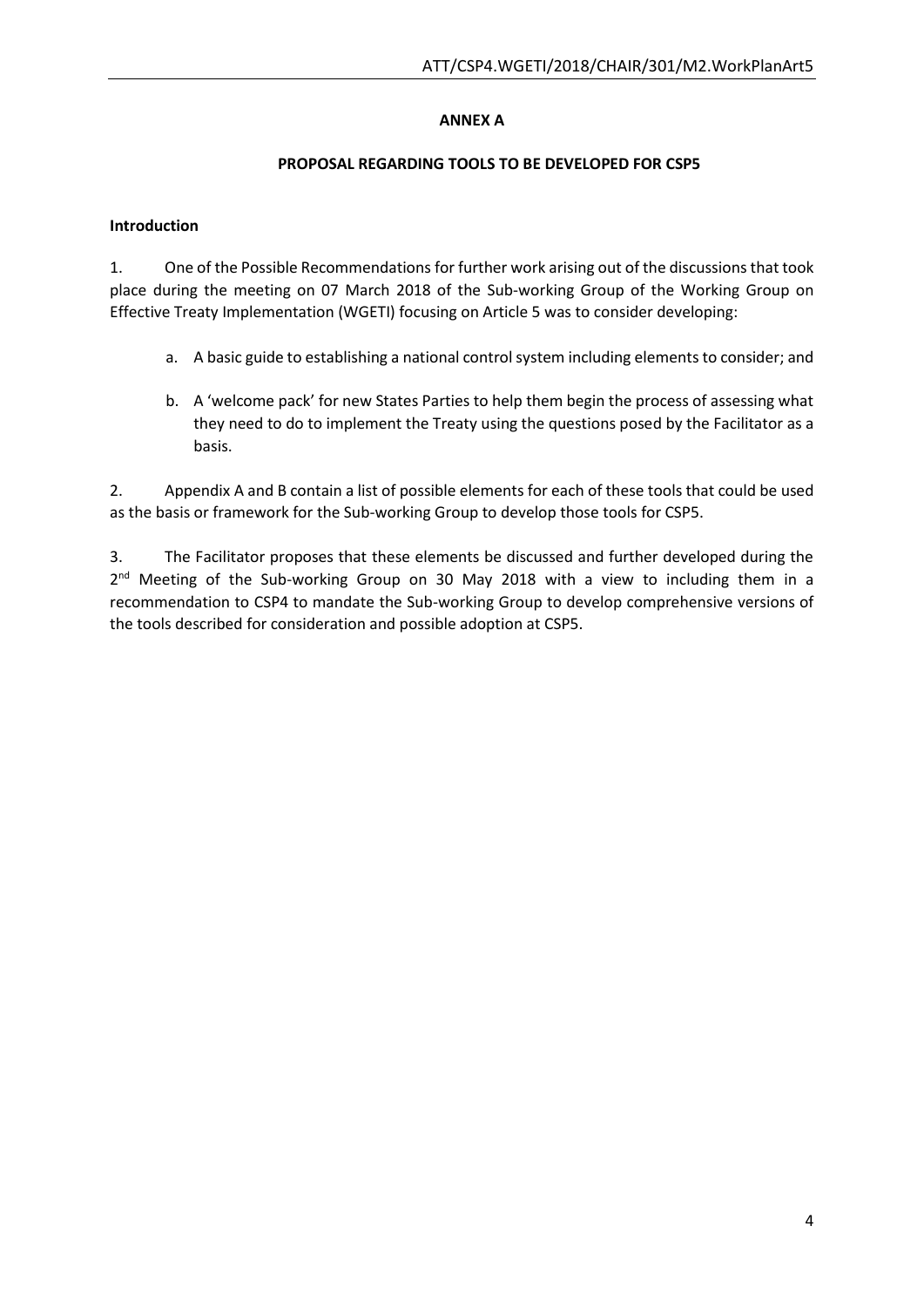## **APPENDIX A. Elements of a basic guide to establishing a national control system**

- 1. What is a national control system?
- 2. Why is a national control system necessary?
- 3. What are the elements of a national control system?
	- a. Legal framework
		- i. Laws, regulations and administrative procedures
		- ii. National Control List
	- b. Institutions
		- i. Competent national authorities
			- 1. What is the role of the competent national authority?
			- 2. Which ministries and agencies should be included?
		- ii. National points of contact
			- 1. What is the role of the national point(s) of contact?
			- 2. What resources are available to guide the work of the national point(s) of contact?
	- c. Procedures
		- i. Authorization process
		- ii. Risk assessment
		- iii. Decision-making
	- d. Documentation
		- i. Types of licences/permits
		- ii. End use(r) documentation
		- iii. Record-keeping
			- 1. What records need to be kept?
			- 2. How may records be stored?
			- 3. How long should records be stored?
			- 4. Who is responsible for keeping records?
			- 5. What is the role of record-keeping in reporting?
	- e. Training and capacity building
	- f. Enforcement
		- i. Laws, regulations and administrative procedures
		- ii. Institutions
		- iii. Procedures
		- iv. International assistance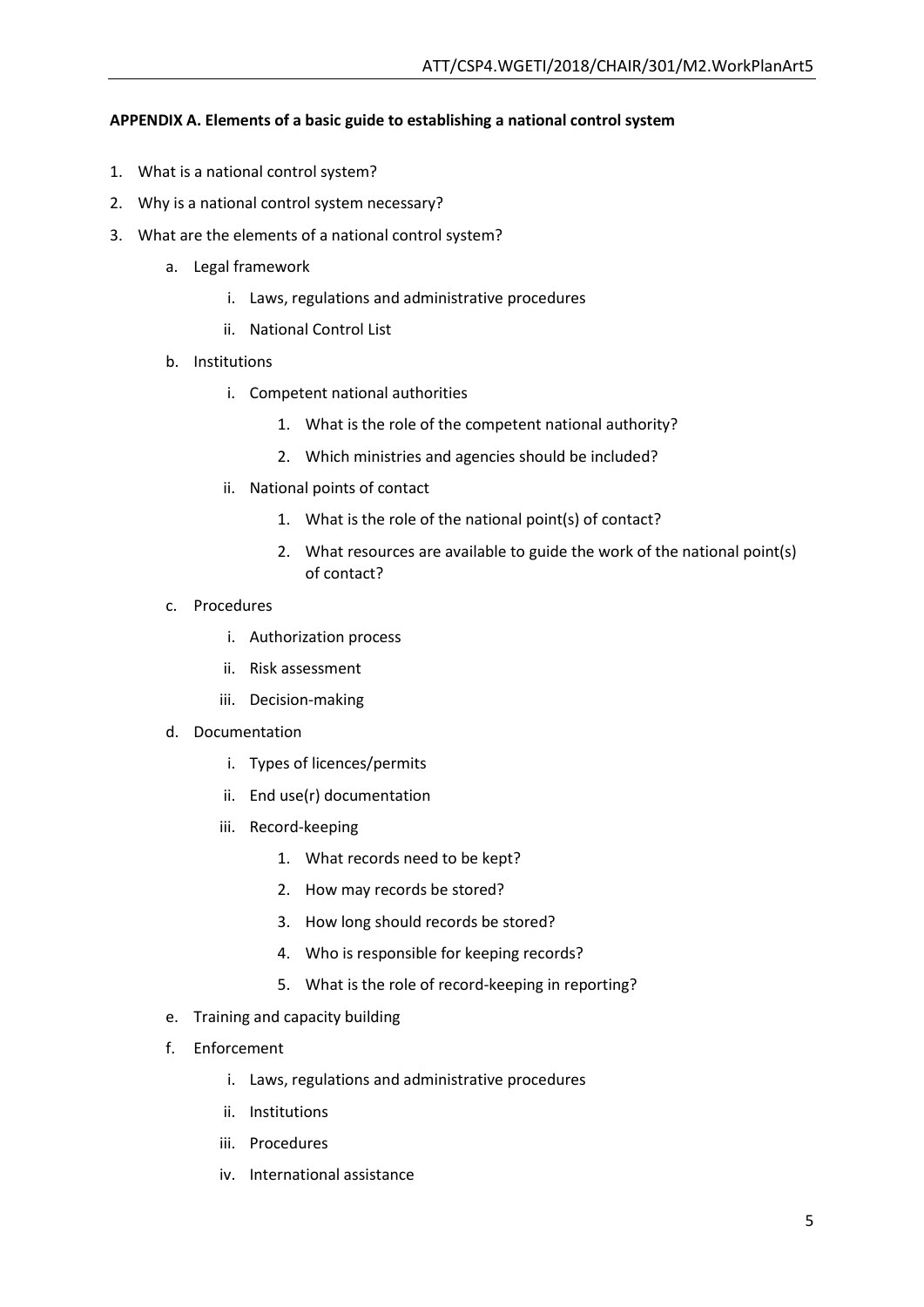### **APPENDIX B. Elements of a 'welcome pack' for new States Parties**

- 1. Introduction
	- a. What is the ATT?
	- b. Adoption and entry into force
	- c. How many States have joined the ATT?
	- d. What is the scope of the ATT?
- 2. ATT benefits
	- a. Why was the Treaty adopted?
	- b. How will it help my State?
- 3. ATT process
	- a. Conferences of States Parties
	- b. Preparatory process
	- c. ATT bodies
		- i. President and Vice Presidents
		- ii. Management Committee
		- iii. Working Groups
		- iv. VTF Selection Committee
- 4. ATT obligations
	- a. What are the arms transfer control obligations under the Treaty?
	- b. What are the reporting obligations under the Treaty?
	- c. What are the financial obligations under the Treaty?
- 5. Assistance and support for ATT implementation
	- a. What is the role of the ATT Secretariat?
	- b. What financial assistance is available?
		- i. Voluntary Trust Fund
		- ii. UNSCAR
		- iii. EU ATT Outreach Project
		- iv. Bi-lateral assistance
		- v. Other
	- c. What technical assistance is available?
- 6. Other resources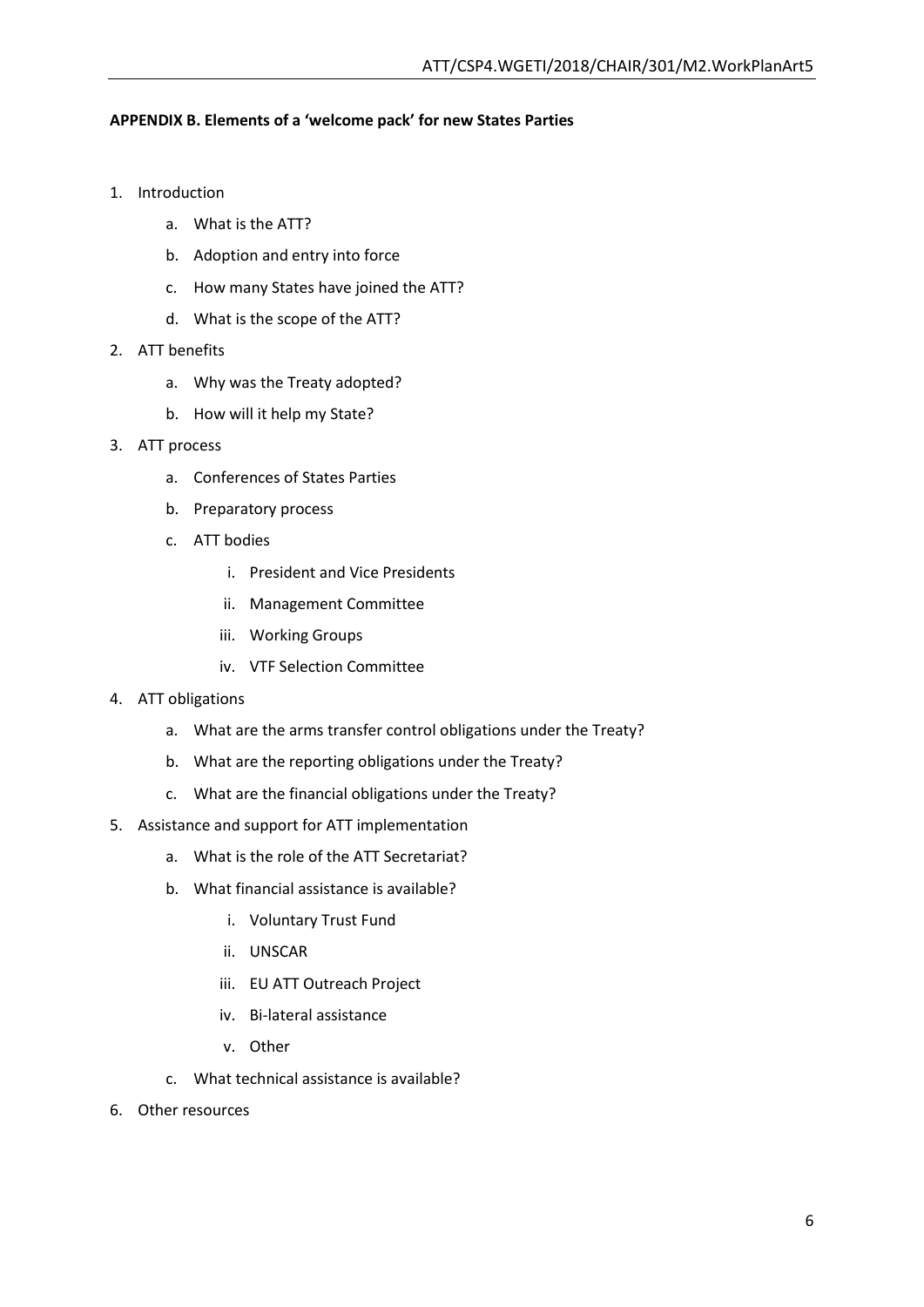# **ANNEX B**

## **LIST OF POSSIBLE REFERENCE DOCUMENT TO SUPPORT IMPLEMENTATION OF ARTICLE 5**

## **A. General references pertinent for article 5**

# ATT

- ATT Secretariat. 2016. Guidance for discussion: Exchange of views on the treaty implementation. ATT – Second Conference of States Parties. Submitted by Costa Rica and Finland, ATT/CSP2/2016/WP/2, 16 June 2016, http://thearmstradetreaty.org/images/Discussion Guiding Paper-Treaty Implementation-[16\\_June\\_2016.pdf](http://thearmstradetreaty.org/images/Discussion_Guiding_Paper-Treaty_Implementation-16_June_2016.pdf)

# UN agencies

- UNODA (United Nations Office for Disarmament Affairs). N.D. ATT Implementation Toolkit. A succinct, practical guide to all relevant ATT implementation measures. Access via: <https://www.un.org/disarmament/convarms/att/>
- UN CASA (United Nations Coordinating Actions on Small Arms). 2014. National Controls over the International Transfer of Small Arms and Light Weapons. International Small Arms Control Standard (ISACS) 03.20 (Version 1.0), 17 June 2014, <http://www.smallarmsstandards.org/isacs/0320-en.pdf>
- UNLIREC (United Nations Regional Centre for Peace, Disarmament and Development in Latin America and the Caribbean). N.d. Arms Trade Treaty Implementation Course (ATT-IC). (Available from UNLIREC)

## Non-governmental

- Casey-Maslen, Stuart, Andrew Clapham, Gilles Giacca, and Sarah Parker. 2016. The Arms Trade Treaty: A Commentary. Oxford: Oxford University Press.
- Da Silva, Clare and Brian Wood (eds.). 2015. Weapons and International Law: The Arms Trade Treaty. Brussels: Larcier.
- GCSP (Geneva Centre for Security Policy). 2017. The 'Treaty Implementation Matrix': A Tool for Effective ATT Implementation. Working Paper by Geneva Centre for Security Policy (GCSP), 3 February 2017, [http://thearmstradetreaty.org/images/CSP3\\_Documents/GCSP\\_Working\\_Paper\\_Implementation](http://thearmstradetreaty.org/images/CSP3_Documents/GCSP_Working_Paper_Implementation_Matrix.pdf) [\\_Matrix.pdf](http://thearmstradetreaty.org/images/CSP3_Documents/GCSP_Working_Paper_Implementation_Matrix.pdf)
- Parker, Sarah (ed.). 2016. The Arms Trade Treaty: A Practical Guide to National Implementation. Geneva: Small Arms Survey, August 2016. [http://www.smallarmssurvey.org/publications/by](http://www.smallarmssurvey.org/publications/by-type/handbooks/att-handbook.html)[type/handbooks/att-handbook.html](http://www.smallarmssurvey.org/publications/by-type/handbooks/att-handbook.html)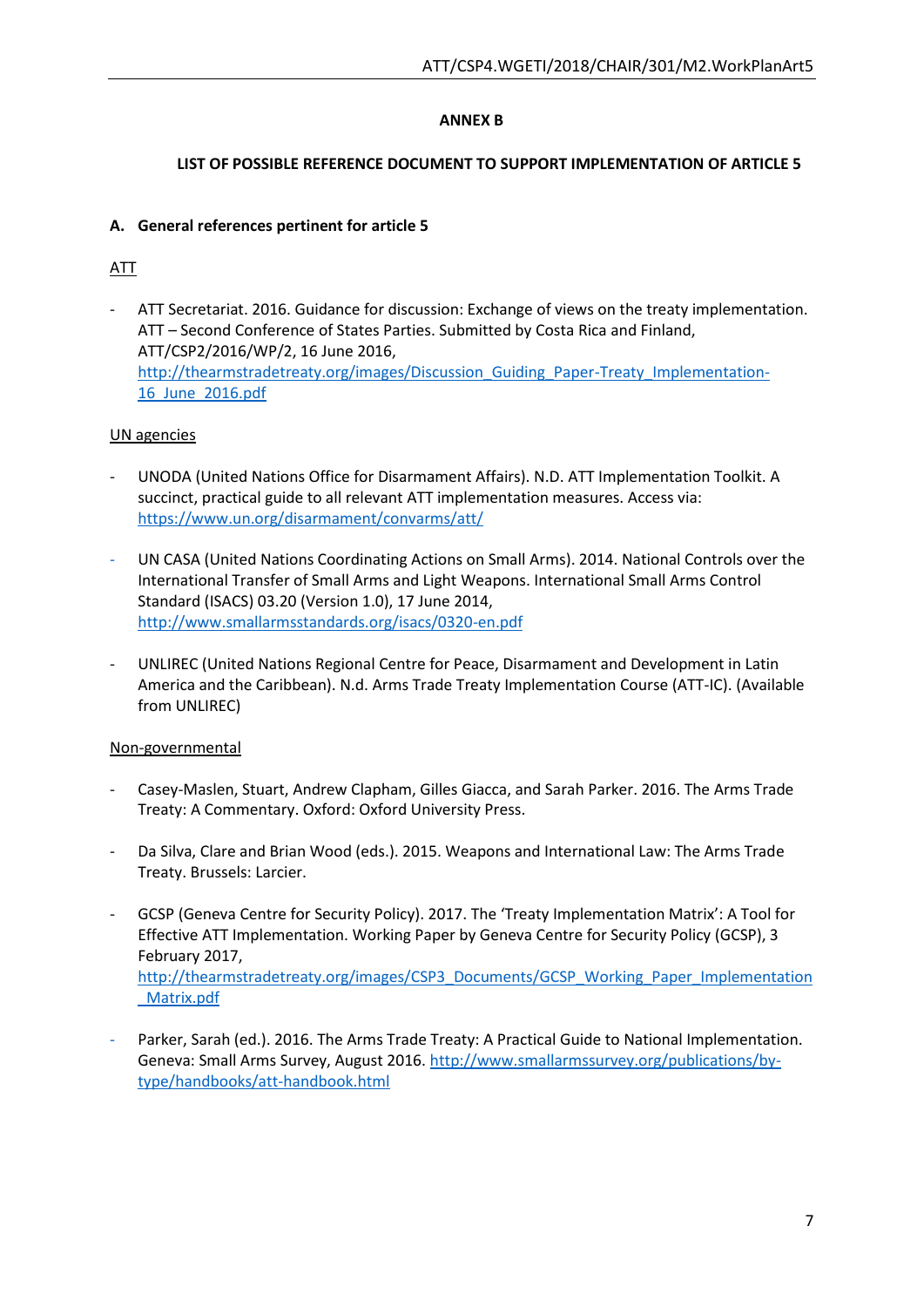- Saferworld. 2016. Ensuring effective implementation of the Arms Trade Treaty: a National Assessment Methodology. London: Saferworld, August 2016. [https://www.saferworld.org.uk/resources/publications/1085-ensuring-effective](https://www.saferworld.org.uk/resources/publications/1085-ensuring-effective-implementation-of-the-arms-trade-treaty-a-national-assessment-methodology)[implementation-of-the-arms-trade-treaty-a-national-assessment-methodology](https://www.saferworld.org.uk/resources/publications/1085-ensuring-effective-implementation-of-the-arms-trade-treaty-a-national-assessment-methodology)
- *Saferworld. 2016. Implementing the ATT: Essential elements of an effective arms transfer control system*. Expert Group on ATT Implementation Briefing No. 5. London: Saferworld, November, July 2016[. https://www.saferworld.org.uk/resources/publications/1081-implementing-the-att](https://www.saferworld.org.uk/resources/publications/1081-implementing-the-att-essential-elements-of-an-effective-arms-transfer-control-system)[essential-elements-of-an-effective-arms-transfer-control-system](https://www.saferworld.org.uk/resources/publications/1081-implementing-the-att-essential-elements-of-an-effective-arms-transfer-control-system)
- Spano, Laura and Philip Alpers. 2017. Implementing the Arms Trade Treaty and the UNPoA. A Guide to Coordinating an Effective Arms Control System. Sydney, Australia: The Centre for Armed Violence Reduction, October 2017. [http://www.armedviolencereduction.org/wp](http://www.armedviolencereduction.org/wp-content/uploads/2017/10/Implementing-the-Arms-Trade-Treaty-and-the-UNPoA-A-Guide.pdf)[content/uploads/2017/10/Implementing-the-Arms-Trade-Treaty-and-the-UNPoA-A-Guide.pdf](http://www.armedviolencereduction.org/wp-content/uploads/2017/10/Implementing-the-Arms-Trade-Treaty-and-the-UNPoA-A-Guide.pdf)
- IPIS (International Peace Information Service). Arms Trade Treaty E-Learning Modules. Access via: <http://ipisresearch.be/e-learning/>

# **B. National control lists**

See relevant sections in materials listed in general references.

## **Government**

- New Zealand Government, Modes control list of *List of Goods controlled under the ATT*

## ATT

ATT website – link to national control lists provided by States Parties in Intial Reports [upcoming]

## UN agencies

- UNODA (United Nations Office for Disarmament Affairs). N.D. United Nations Register of Conventional Arms: Categories.<https://www.unroca.org/categories>
- UNGA (United Nations General Assembly).2005. International Instrument to Enable States to Identify and Trace, in a Timely and Reliable Manner, Illicit Small Arms and Light Weapons. Report of the Open-ended Working Group to Negotiate an International instrument to Enable States to Identify and Trace, in a Timely and Reliable Manner, Illicit Small Arms and Light Weapons. UN Document A/60/88, 27 June 2005, Article 4. [http://www.un.org/events/smallarms2006/pdf/A.60.88%20\(E\).pdf](http://www.un.org/events/smallarms2006/pdf/A.60.88%20(E).pdf)

### Regional and other multilateral organizations/mechanism

- EU (European Union). 2018. Common Military List of the European Union adopted by the Council on 26 February 2018 (equipment covered by Council Common Position 2008./944/CFSP defining common rules governing the control of exports of military technology and equipment). Official journal of the European Union, C 098, 15 March 2018[, https://eur-lex.europa.eu/legal](https://eur-lex.europa.eu/legal-content/EN/TXT/?qid=1521098021619&uri=OJ:JOC_2018_098_R_0001)[content/EN/TXT/?qid=1521098021619&uri=OJ:JOC\\_2018\\_098\\_R\\_0001](https://eur-lex.europa.eu/legal-content/EN/TXT/?qid=1521098021619&uri=OJ:JOC_2018_098_R_0001)
- Wassenaar Arrangement on Export Controls for Conventional Arms and Dual-Use Goods and Technologies. 2017. Munitions List. [http://www.wassenaar.org/wp-](http://www.wassenaar.org/wp-content/uploads/2017/12/2017_List_of_DU_Goods_and_Technologies_and_Munitions_List-1.pdf)